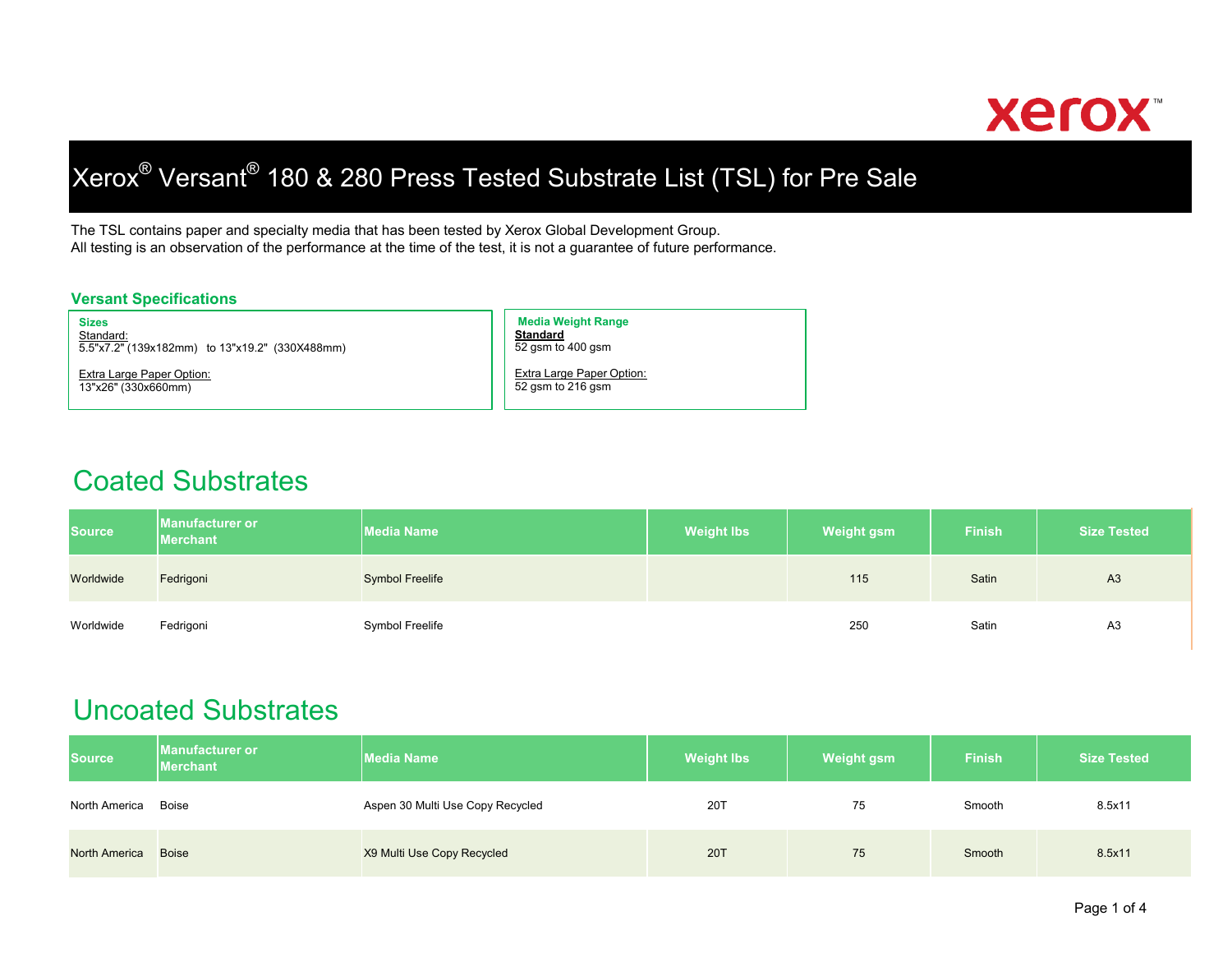| <b>Source</b>        | <b>Manufacturer or</b><br><b>Merchant</b> | <b>Media Name</b>                             | <b>Weight lbs</b> | <b>Weight gsm</b> | <b>Finish</b> | <b>Size Tested</b> |
|----------------------|-------------------------------------------|-----------------------------------------------|-------------------|-------------------|---------------|--------------------|
| North America        | Domtar                                    | <b>Cougar Smooth Digital</b>                  | 100C              | 270               | Smooth        | 18x12              |
| <b>North America</b> | Domtar                                    | <b>Cougar Smooth Digital</b>                  | 100T              | 148               | Smooth        | 18x12              |
| North America        | Domtar                                    | Cougar Smooth Opaque                          | 50T               | 75                | Smooth        | 18x12              |
| <b>North America</b> | Domtar                                    | <b>Cougar Super Smooth Color Copy</b>         | 100T              | 140               | Smooth        | 18x12              |
| North America        | Domtar                                    | Cougar Super Smooth Color Copy Digital        | 100C              | 270               | Smooth        | 18x12              |
| <b>North America</b> | Domtar                                    | <b>Cougar Super Smooth Color Copy Digital</b> | 100T              | 148               | Smooth        | 18x12              |
| North America        | Domtar                                    | Cougar Super Smooth Color Copy Digital        | 60T               | 89                | Smooth        | 18x12              |
| <b>North America</b> | <b>International Paper</b>                | <b>Hammermill Color Copy Digital</b>          | <b>70T</b>        | 105               | Smooth        | 12x18              |
| North America        | <b>International Paper</b>                | Hammermill Fore Multi Purpose                 | 24T               | 90                | Smooth        | 11x17              |
| <b>North America</b> | <b>International Paper</b>                | <b>Hammermill Premium Color Copy</b>          | 28T               | 105               | Smooth        | 18x12              |
| North America        | <b>International Paper</b>                | Hammermill Premium Color Copy Digital         | 100C              | 271               | Smooth        | 18x12              |

## Text & Cover

| <b>Source</b> | Manufacturer or<br><b>Merchant</b> | <b>Media Name</b> | <b>Weight lbs</b> | <b>Weight gsm</b> | <b>Finish</b> | <b>Size Tested</b> |
|---------------|------------------------------------|-------------------|-------------------|-------------------|---------------|--------------------|
|               |                                    |                   |                   |                   |               |                    |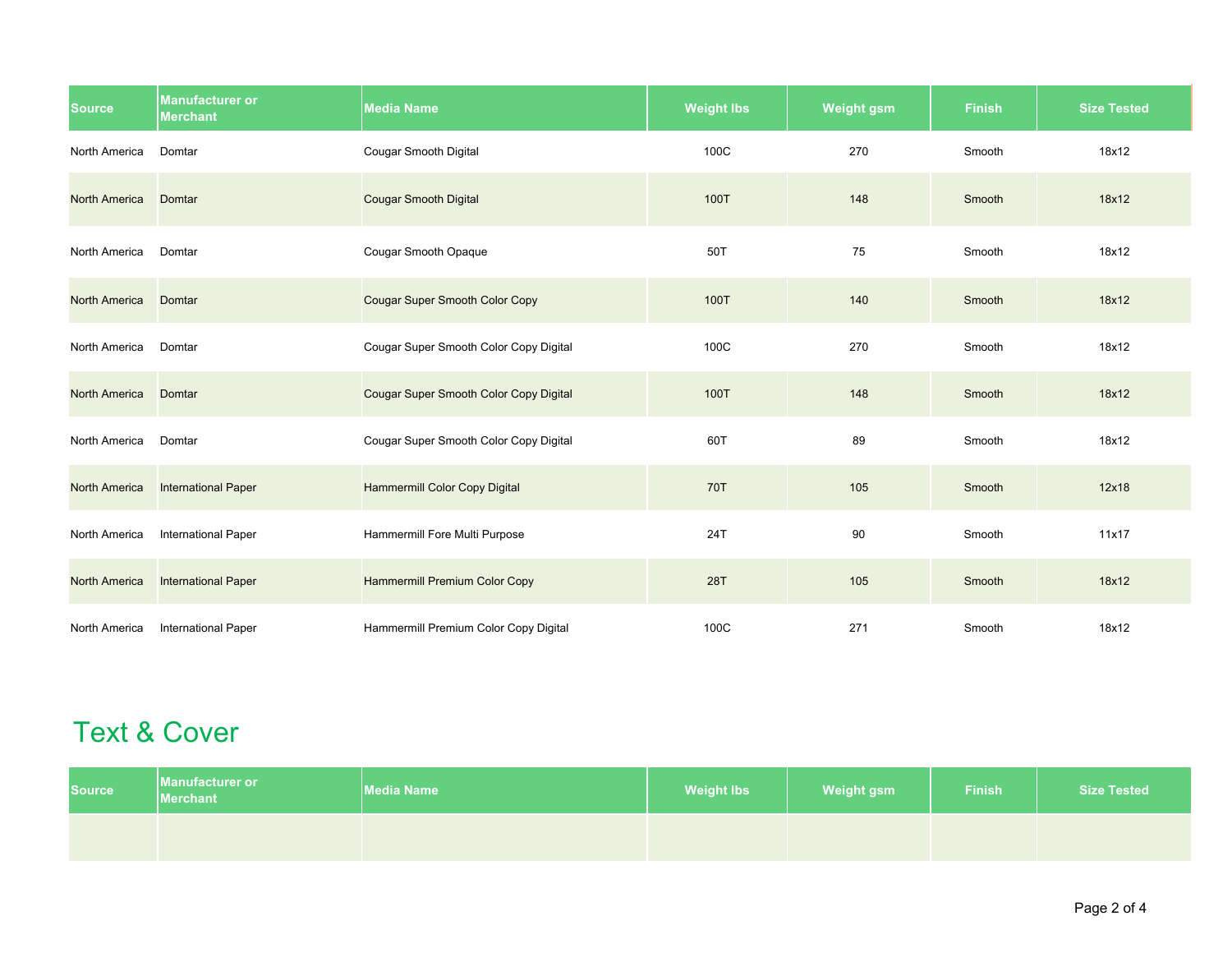| <b>Source</b> | <b>IManufacturer or</b><br>Merchant <sup>1</sup> | <b>Media Name</b> | <b>Weight lbs</b> | <b>Weight gsm</b> | ${\sf Finish}'$ | <b>Size Tested</b> |
|---------------|--------------------------------------------------|-------------------|-------------------|-------------------|-----------------|--------------------|
|---------------|--------------------------------------------------|-------------------|-------------------|-------------------|-----------------|--------------------|

## Specialty and Synthetics

| <b>Source</b> | Manufacturer or<br><b>Merchant</b> | <b>Media Name</b> | <b>Weight lbs</b> | <b>Weight gsm</b> | <b>Finish</b> | <b>Size Tested</b> |
|---------------|------------------------------------|-------------------|-------------------|-------------------|---------------|--------------------|
|               |                                    |                   |                   |                   |               |                    |

## Thick Stock and Paper Board \*(note any stock over 350gsm can only be printed simplex and only on the 280)

| <b>Source</b>        | <b>Manufacturer or</b><br><b>Merchant</b> | <b>Media Name</b>                           | <b>Weight lbs</b> | <b>Weight gsm</b> | <b>Finish</b> | <b>Size Tested</b> |
|----------------------|-------------------------------------------|---------------------------------------------|-------------------|-------------------|---------------|--------------------|
| Worldwide            | Arjowiggins                               | Curious Skin Smooth Extra White (Non iTone) | 141C              | 381               | Matte         | 12x18              |
| North America        | Domtar                                    | Cougar Digital Color Copy Super smooth      | 130C              | 351               | Smooth        | 18x12              |
| <b>North America</b> | <b>GPA</b>                                | <b>Ultra Digital</b>                        | 150C              | 400               | Matte         | 19x13              |
| Worldwide            | Moorim                                    | Nantucket Digital                           | 130C              | 350               | Silk          | 18x12              |
| Worldwide            | <b>Moorim</b>                             | <b>Nantucket Digital</b>                    | 130C              | 350               | <b>Gloss</b>  | 18x12              |
| North America Neenah |                                           | Classic Crest Smooth Digital DTC            | 130C              | 350               | Smooth        | 18x12              |
| <b>North America</b> | Sappi                                     | <b>EuroArt Plus</b>                         | 130C              | 350               | Silk          | 18x12              |
| North America        | Sappi                                     | EuroArt Plus                                | 130C              | 350               | Gloss         | 18x12              |
| <b>North America</b> | Sappi                                     | <b>McCoy</b>                                | 130C              | 352               | Silk          | 18x12              |
| Europe               | Sappi                                     | Magno Plus                                  |                   | 350               | Silk          | SRA3               |